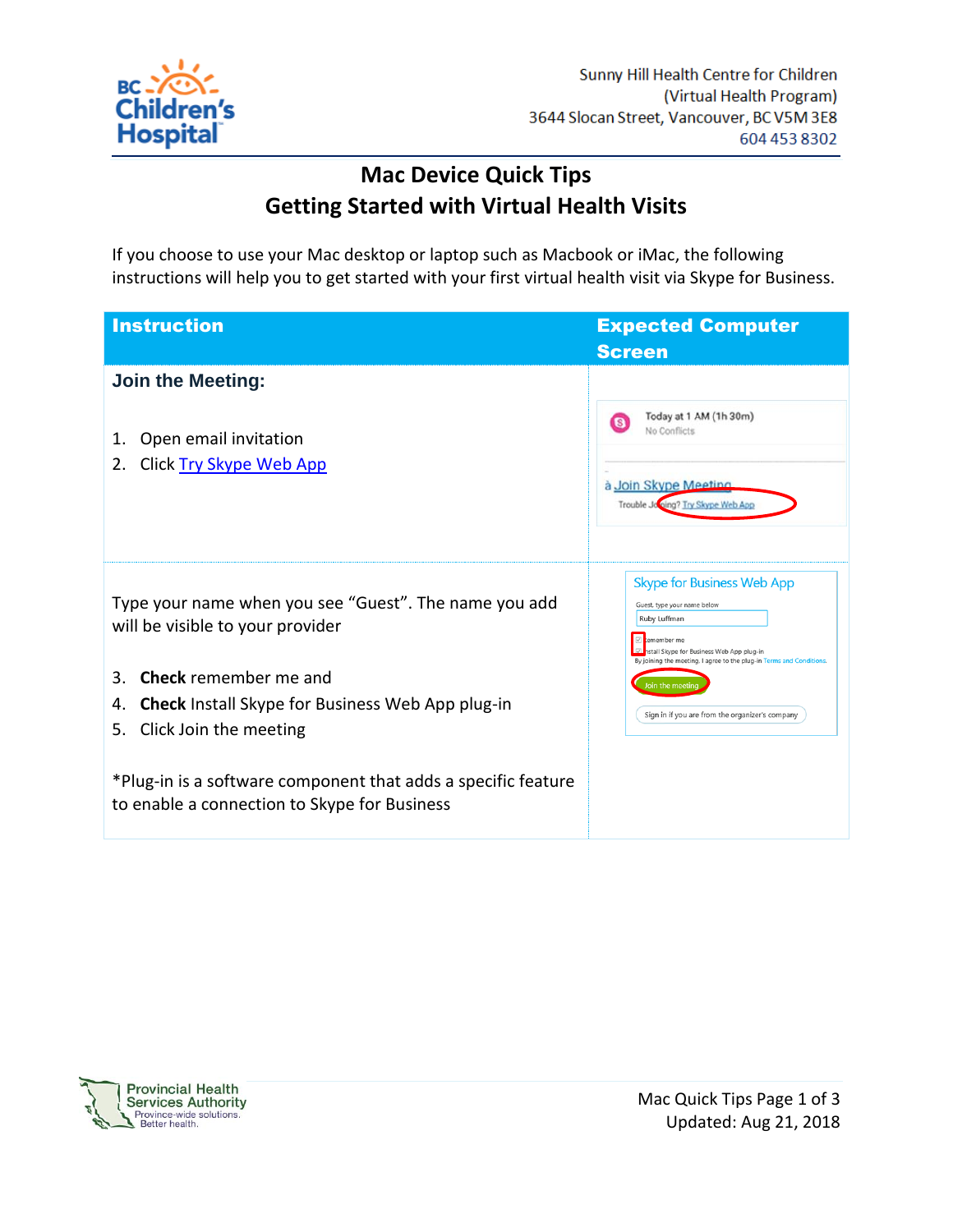

**Instruction Expected Computer** Screen

| 6. Follow the prompts to install Skype for Business plugin<br>Run<br>٠                                                                                                                                  | C Restart<br>Close X                                                                                                                                                                                                                                                                                                                                                                                                                                                                                                                                                                                                                                                                                                                                   |
|---------------------------------------------------------------------------------------------------------------------------------------------------------------------------------------------------------|--------------------------------------------------------------------------------------------------------------------------------------------------------------------------------------------------------------------------------------------------------------------------------------------------------------------------------------------------------------------------------------------------------------------------------------------------------------------------------------------------------------------------------------------------------------------------------------------------------------------------------------------------------------------------------------------------------------------------------------------------------|
| Wait for the plugin to install<br>You may need to click Join Skype<br>Meeting again<br>*A plugin is a software component that<br>adds a specific feature to enable<br>connection to Skype for Business. | Let's install the plugin.<br>Simply follow these three steps to set up Skype calls<br><b>Mypermentures and Electrical</b><br>Click on "Run" to get started.<br>Wait for the plugin to install.<br>Enjoy free Skype calls.<br>By installing the Skype Plugin, you agree that you have read and accepted Skype's Terms of Use and Skype's privacy policy.<br>This plugin will automatically update to give you the best experience. If you don't want the updates, please do not install the plugin.                                                                                                                                                                                                                                                     |
| 7. Trust the website<br>Click Allow to trust this domain<br>8.                                                                                                                                          | Do you want to run or save SkypeWebPlugkumsi (13.9 MB) from skypewslatest.blob.core.windows.net?<br>Run Save . Cancel<br>This type of file could harm your computer,<br>Do you want to trust the website "meet.kloud was " to us<br>the "Skype for Business Meeting Join Plug-in" plug-in?<br>ou can manage which websites you trust to<br>n Safari<br>urity preferences<br>Never for This Website<br>Trust<br>Not Now<br><b>Skype for Business Web App</b><br>The domain hssbc.ca wants to load the plug-in that<br>will let you participate in audio and video<br>conferencing and will also let you present your<br>screen to others.<br>Only allow the plug-in if you trust hssbc.ca.<br>Always allow the plug-in for this domain<br>Allow<br>Deny |
| 9. Wait in the virtual lobby<br>The provider sees when someone is waiting and will open the<br>meeting for you.                                                                                         | No other participants $\sim$<br>1 participants<br>Hello. You're in our virtual lobby, so<br>make yourself comfortable. Please<br>don't move away from the app-the<br>organizer will let you in soon.<br><b>Leave meeting</b>                                                                                                                                                                                                                                                                                                                                                                                                                                                                                                                           |